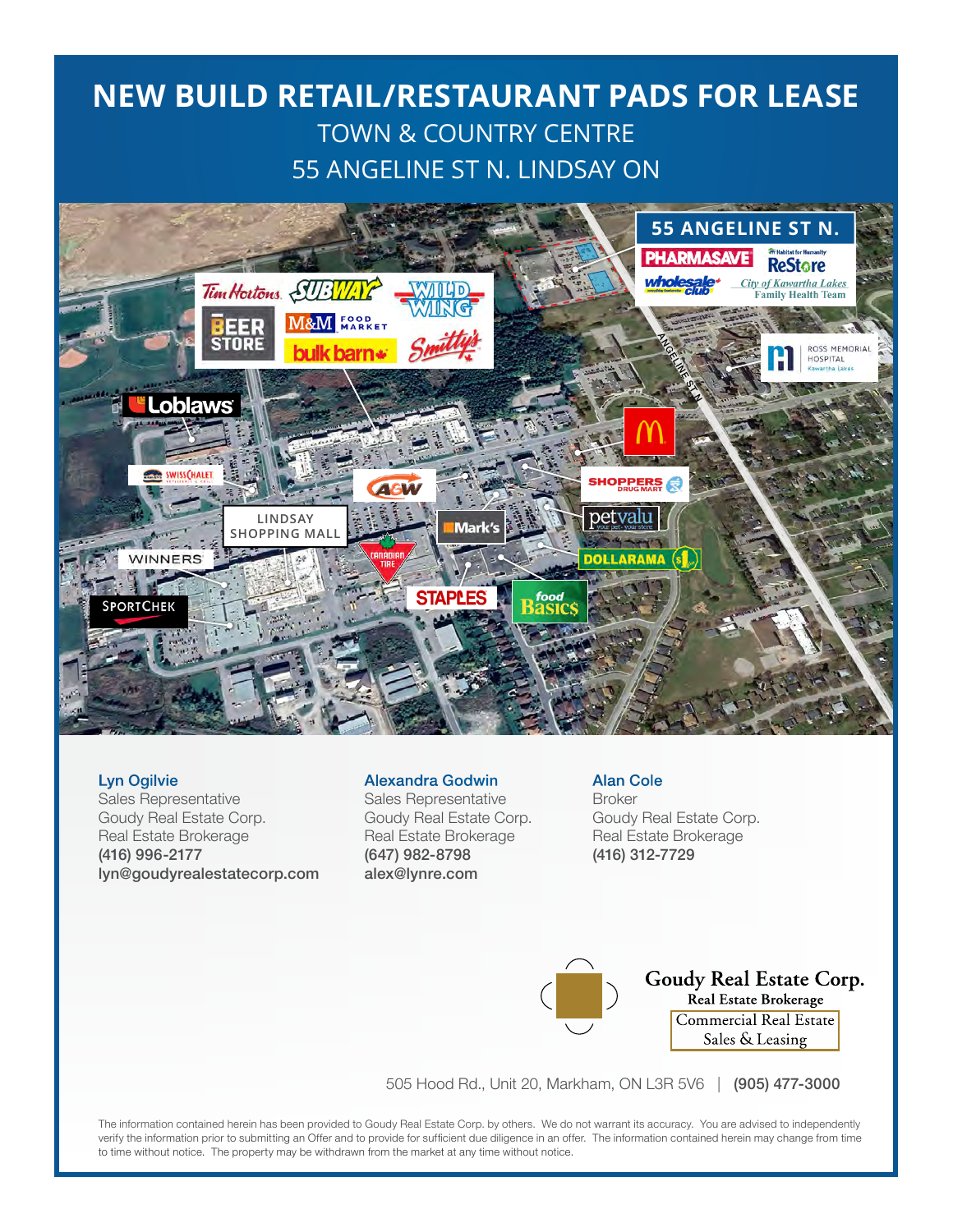# **DETAILS** 55 ANGELINE ST N. LINDSAY ON



### **DETAILS:**

Lindsay has a population of 25,025 and has a very vibrant retail node as it is the major shopping area for the Kawartha Lakes which has a population of 81,906 plus a strong tourist base. The day time population of 21,282 persons including 11,522 at work.

Co-Tenants of this plaza include Wholesale Club Grocer, Habitat for Humanity, Pharmasave, and Kawartha Lakes Family Health Team.

#### **AVAILABLE NEW BUILD/RESTAURANT PADS:**

PAD SIZES: 10,000 and 7,000 sq.ft - Occupancy est. April – Sept 2023

RENT: \$35.00 to start

TMI: \$8.00 per sq.ft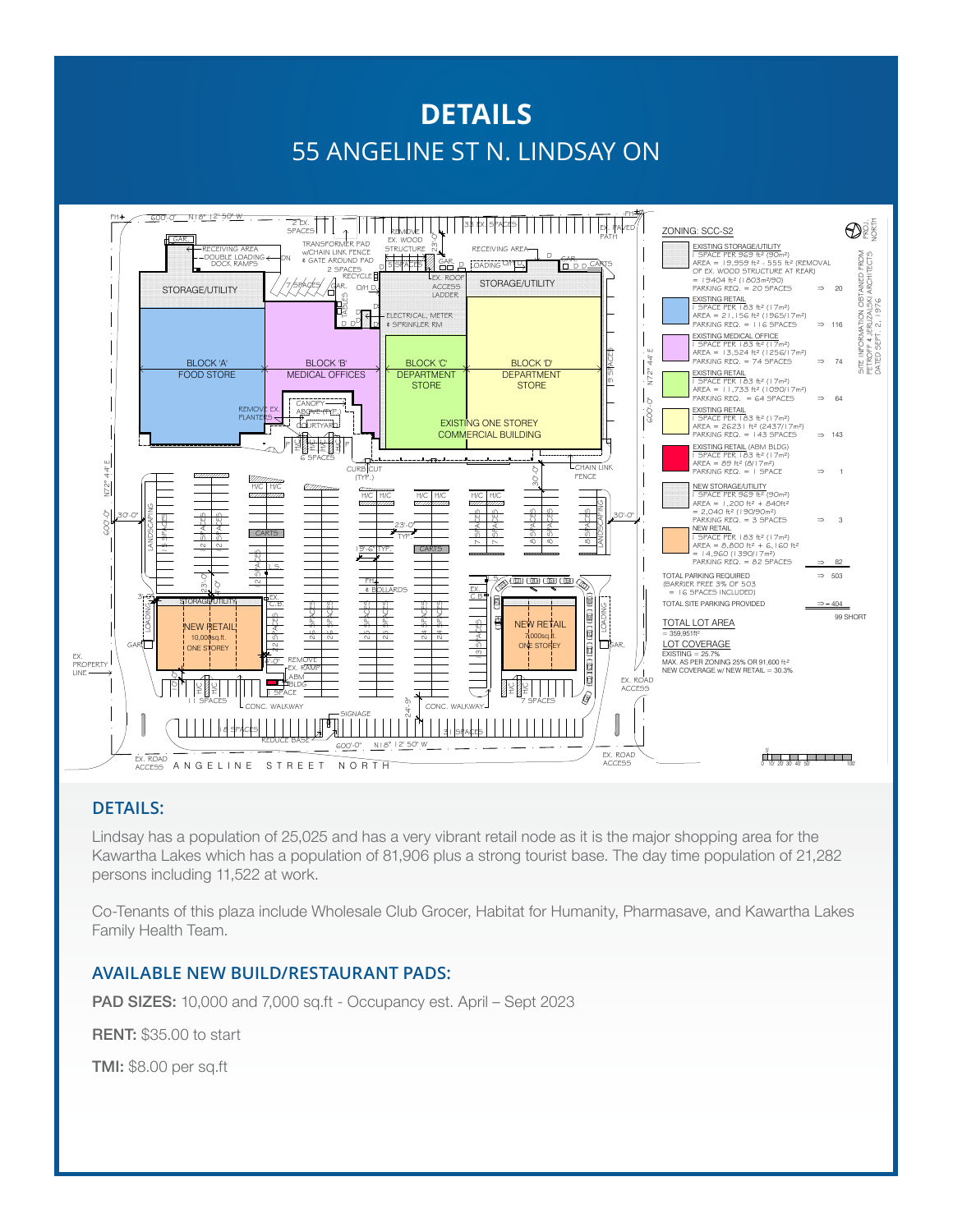# **TRADE AREA MAP** 55 ANGELINE ST N. LINDSAY ON



| 2020 Daytime Population           | 55 Angeline St N.<br>Lindsay, ON K9V 5B7<br>$0 - 2$ km |       | 55 Angeline St N,<br>Lindsay, ON K9V 5B7<br>$0 - 5$ km |       | 55 Angeline St N,<br>Lindsay, ON K9V 5B7<br>$0 - 20$ km |               |
|-----------------------------------|--------------------------------------------------------|-------|--------------------------------------------------------|-------|---------------------------------------------------------|---------------|
|                                   |                                                        | $\%$  |                                                        | $\%$  |                                                         | $\frac{0}{0}$ |
| <b>Total Estimated Population</b> | 16,959                                                 |       | 25,025                                                 |       | 54,869                                                  |               |
|                                   |                                                        |       |                                                        |       |                                                         |               |
| <b>Total Daytime Population</b>   | 21,282                                                 |       | 28,710                                                 |       | 49,472                                                  |               |
|                                   |                                                        |       |                                                        |       |                                                         |               |
| Daytime Population at Home        | 9,759                                                  | 45.9% | 14,143                                                 | 49.3% | 29,681                                                  | 60.0%         |
| 0 to 14 years                     | 2,345                                                  | 11.0% | 3,535                                                  | 12.3% | 7.758                                                   | 15.7%         |
| 15 to 64 years                    | 3,473                                                  | 16.3% | 5.090                                                  | 17.7% | 10.471                                                  | 21.2%         |
| 65 years and over                 | 3,941                                                  | 18.5% | 5,517                                                  | 19.2% | 11,452                                                  | 23.1%         |
|                                   |                                                        |       |                                                        |       |                                                         |               |
| Daytime Population at Work        | 11,522                                                 | 54.1% | 14,567                                                 | 50.7% | 19,791                                                  | 40.0%         |
| Work At Usual Place               | 9,548                                                  | 44.9% | 11,971                                                 | 41.7% | 15,097                                                  | 30.5%         |
| <b>Work Mobile</b>                | 1,601                                                  | 7.5%  | 2,033                                                  | 7.1%  | 2,619                                                   | 5.3%          |
| Work At Home                      | 374                                                    | 1.8%  | 563                                                    | 2.0%  | 2,074                                                   | 4.2%          |